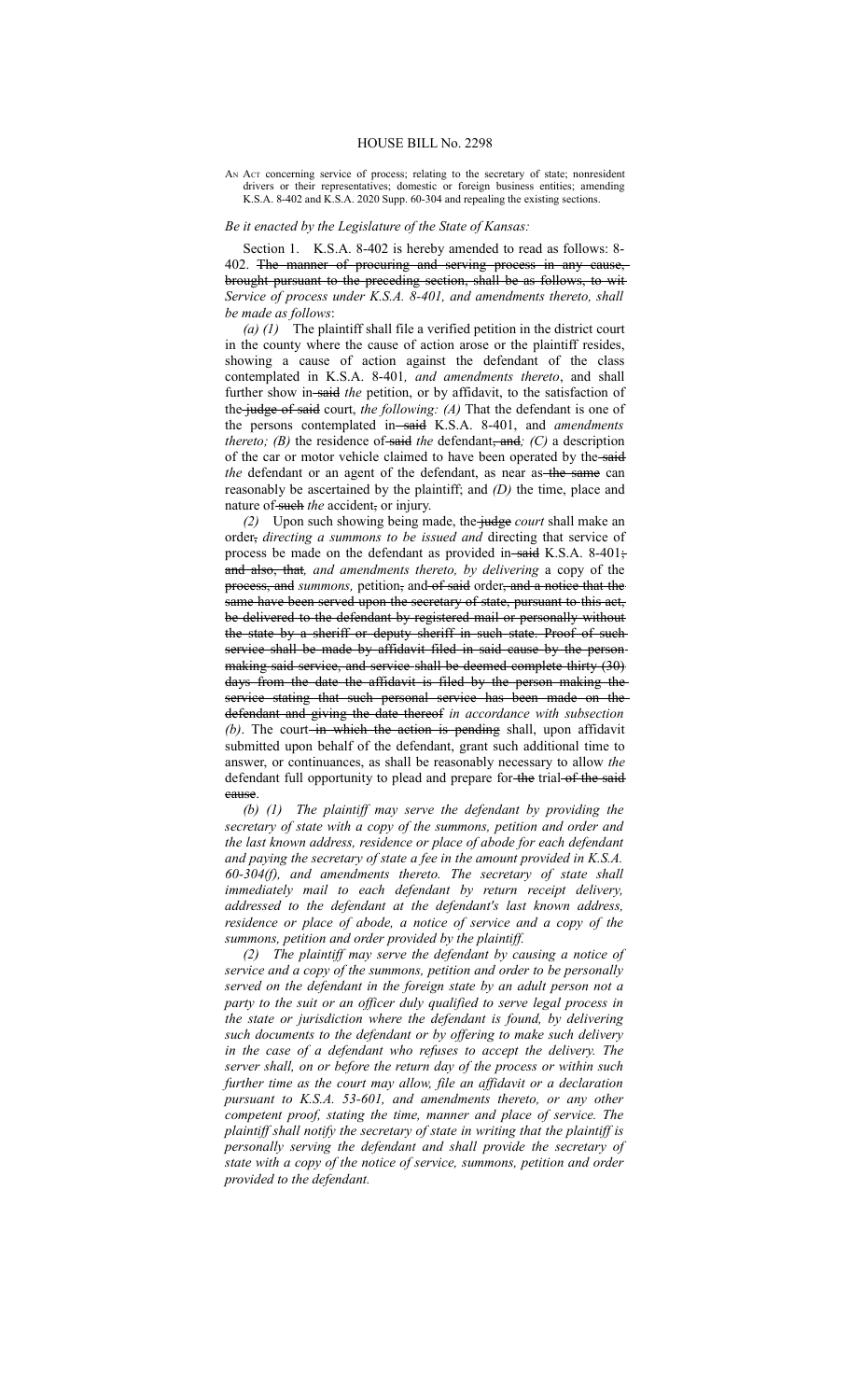*(3) Compliance with this subsection constitutes sufficient service on the defendant.*

*(c) The notice of service required by subsection (b) shall be signed, dated and in substantially the following form: "To (insert the name of each defendant and such defendant's last known address, residence or place of abode), you will take notice that original process in this suit against you, a copy of which is hereto attached, was duly served upon you at Topeka, Shawnee County, Kansas, on (insert date) by serving the required documents on the secretary of state of the state of Kansas."*

*(d) The secretary of state shall keep a record of all process served upon the office under this section, and such record shall show the day of service of every such process.*

Sec. 2. K.S.A. 2020 Supp. 60-304 is hereby amended to read as follows: 60-304. As used in this section, "serving" means making service by any of the methods described in K.S.A. 60-303, and amendments thereto, unless a specific method of making service is prescribed in this section. Except for service by publication under K.S.A. 60-307, and amendments thereto, service of process under this article must be made as follows:

(a) *Individual.* On an individual other than a minor or a disabled person, by serving the individual or by serving an agent authorized by appointment or by law to receive service of process. If the agent is one designated by statute to receive service, such further notice as the statute requires must be given. Service by return receipt delivery must be addressed to an individual at the individual's dwelling or usual place of abode and to an authorized agent at the agent's usual or designated address. If the sheriff, party or party's attorney files a return of service stating that the return receipt delivery to the individual at the individual's dwelling or usual place of abode was refused or unclaimed and that a business address is known for the individual, the sheriff, party or party's attorney may complete service by return receipt delivery, addressed to the individual at the individual's business address.

(b) *Minor.* On a minor, by serving:

(1) The minor; and

(2) either:

(A) The minor's guardian or conservator, if the minor has one within this state;

(B) the minor's father, mother or other person having the minor's care or control or with whom the minor resides; or

(C) if service cannot be made as specified in paragraphs (A) or (B), as provided by order of the court.

Service by return receipt delivery must be addressed to an individual at the individual's dwelling or usual place of abode and to a corporate guardian or conservator at the guardian's or conservator's usual place of business.

(c) *Disabled person.* On a disabled person, as defined in K.S.A. 77-201, and amendments thereto, by:

(1) Serving:

(A) The person's guardian, conservator or a competent adult member of the person's family with whom the person resides;

(B) if the person resides in an institution, the director or chief executive officer of the institution; or

(C) if service cannot be made as specified in paragraphs (A) or (B), as provided by order of the court; and

(2) unless the court otherwise orders, serving the disabled person.

Service by return receipt delivery must be addressed to the director or chief executive officer of an institution at the institution, to any other individual at the individual's dwelling or usual place of abode, and to a corporate guardian or conservator at the guardian's or conservator's usual place of business.

(d) *Governmental bodies.* On:

(1) A county, by serving one of the county commissioners, the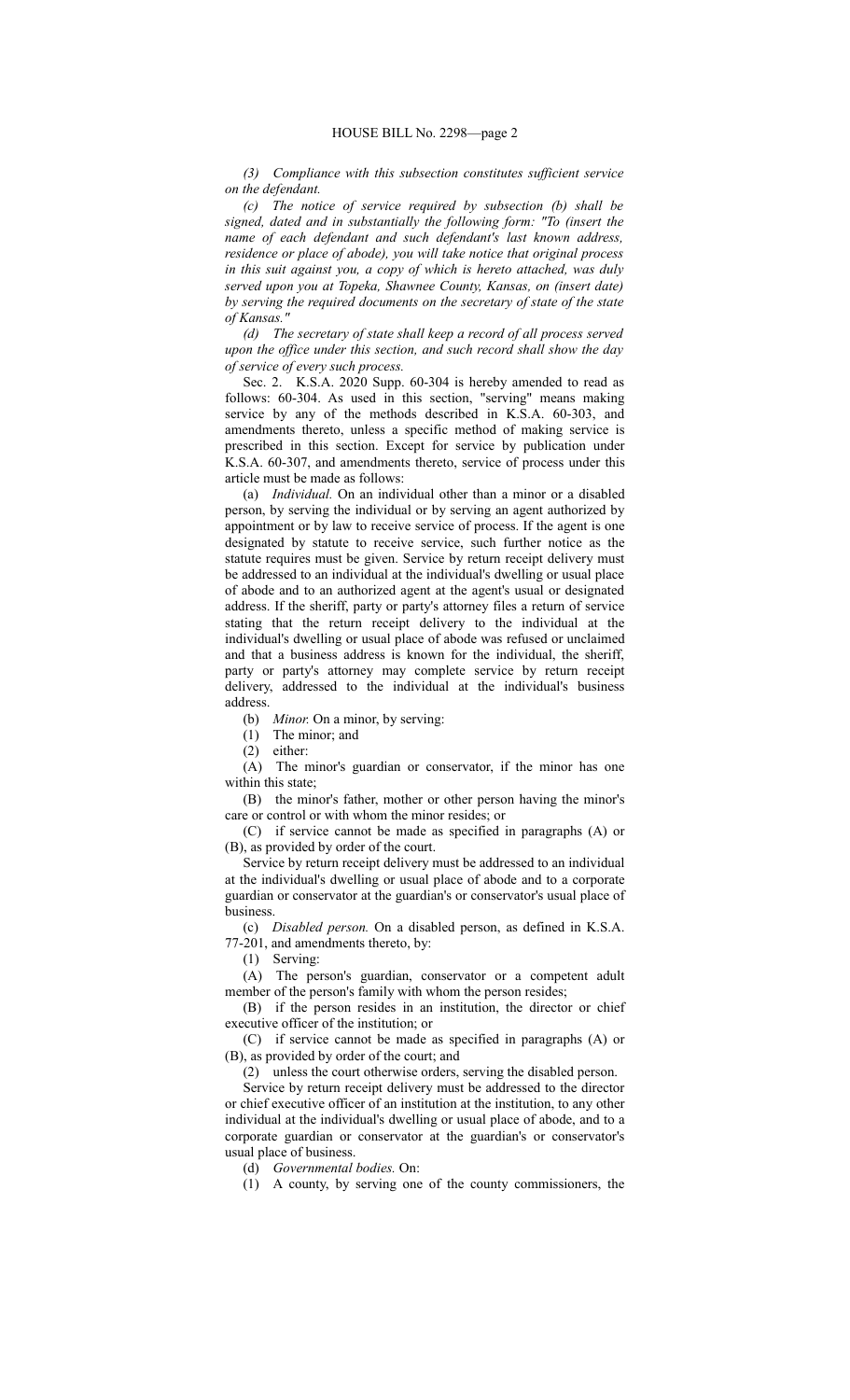county clerk or the county treasurer;

(2) a township, by serving the clerk or a trustee;

(3) a city, by serving the clerk or the mayor;

(4) any other public corporation, body politic, district or authority,

by serving the clerk or secretary or, if the clerk or secretary is not found, any officer, director or manager thereof; and

(5) the state or any governmental agency of the state, when subject to suit, by serving the attorney general or an assistant attorney general.

Service by return receipt delivery must be addressed to the appropriate official at the official's governmental office. Income withholding orders for support and orders of garnishment of earnings of state officers and employees must be served on the state or governmental agency of the state in the manner provided by K.S.A. 60- 723, and amendments thereto.

(e) *Corporations, domestic or foreign limited liability companies, domestic or foreign limited partnerships, domestic or foreign limited liability partnerships and partnerships.* On a domestic or foreign corporation, domestic or foreign limited liability company, domestic or foreign limited partnership, domestic or foreign limited liability partnership or a partnership or other unincorporated association that is subject to suit in a common name, by:

(1) Serving an officer, manager, partner or a resident, managing or general agent;

(2) leaving a copy of the summons and petition or other document at any of its business offices with the person having charge thereof; or

(3) serving any agent authorized by appointment or by law to receive service of process, and if the agent is one authorized by statute to receive service and the statute so requires, by also mailing a copy to the defendant.

Service by return receipt delivery on an officer, partner or agent must be addressed to the person at the person's usual place of business.

(f) *Resident agent for a corporation, limited liability company, limited partnership or limited liability partnership.* A domestic corporation, domestic limited liability company-or, domestic limited partnership *or domestic limited liability partnership*, and, if it is authorized to transact business or transacts business without authority in this state, a foreign corporation, foreign limited liability company or*,* foreign limited partnership *or foreign limited liability partnership* irrevocably authorizes the secretary of state as its agent to accept on its behalf service of process, or any notice or demand required or permitted by law to be served on it, when: (1) It fails to appoint or maintain in this state a resident agent on whom service may be had; or (2) its resident agent cannot with reasonable diligence be found at the registered office in this state. Service on the secretary of state of any process, notice or demand must be made by delivering to the secretary of state, by personal service or by return receipt delivery, the original and two copies of the process and two copies of the petition, notice or demand. When any process, notice or demand is served on the secretary of state, the secretary must promptly forward a copy of it by return receipt delivery, addressed to the corporation, limited liability company or*,* limited partnership *or limited liability partnership* at its principal office as it appears in the records of the secretary of state, or at the registered or principal office of the corporation, limited liability company-or, limited partnership *or limited liability partnership* in the state of its incorporation or formation. The secretary of state must keep a record of all processes, notices and demands served on the secretary under this subsection, and must record the time of the service and the action taken by the secretary. A fee of \$40 must be paid to the secretary of state by the party requesting the service of process, to cover the cost of serving process, except the secretary of state may waive the fee for state agencies. The fee must not be included in or paid from any deposit as security for costs or the docket fee required by K.S.A. 60-2001 or 61-4001, and amendments thereto.

(g) *Insurance companies or associations.* Service of summons or